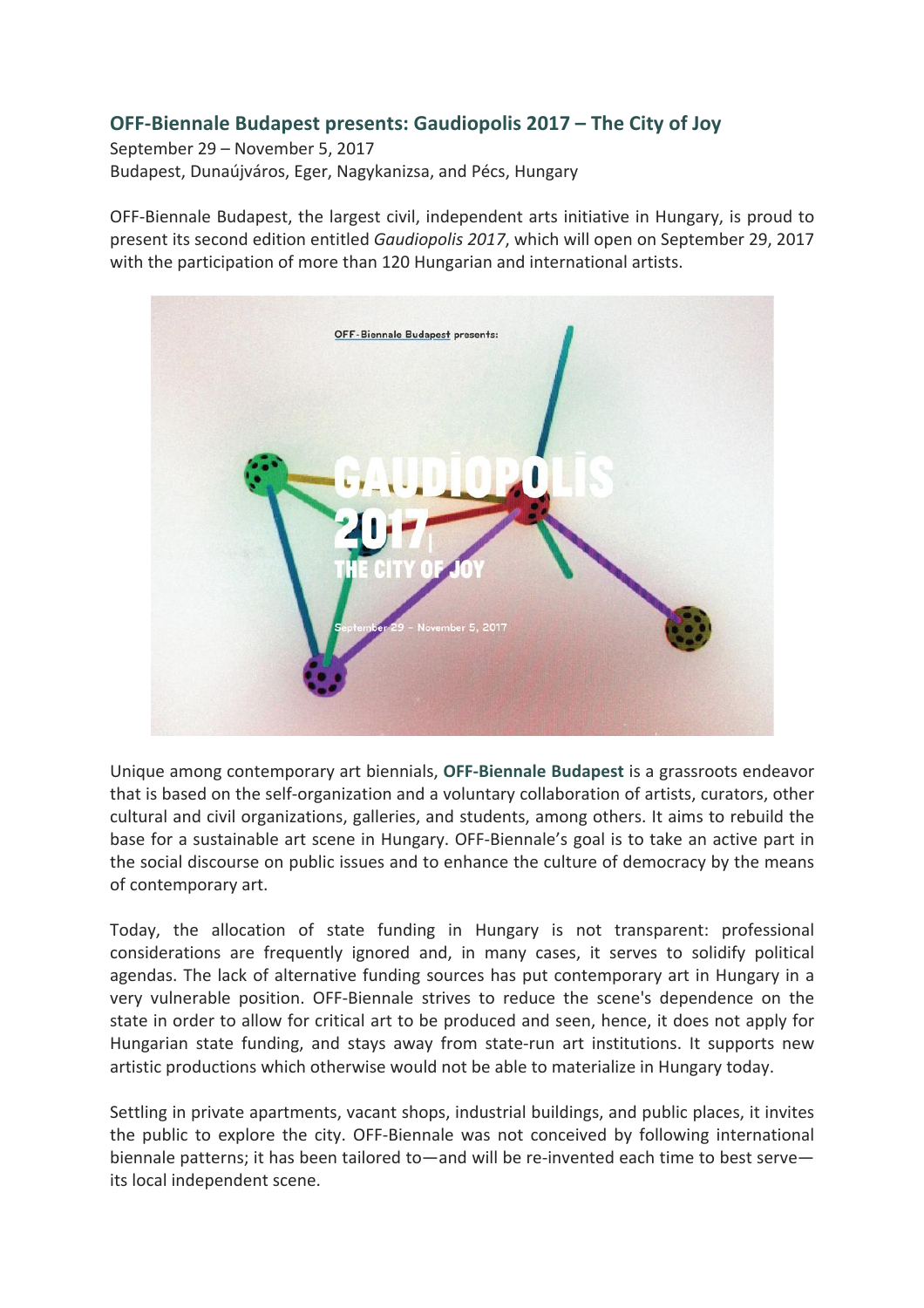The first edition OFF-Biennale Budapest was launched in 2015 with the aim of reestablishing an independent Hungarian art scene. With a view to creating a common platform for its partakers, the biennale was realized on a grassroots and collaborative basis, without any support from, and outside the arts institutions of, the Hungarian government. The first edition of OFF-Biennale drew momentum from a joint struggle for the continuance of critical-minded and independent art and thinking in a social environment that witnessed increasingly antidemocratic, segregationist, xenophobic, and nepotistic tendencies.

During the five weeks of its presentation in spring 2015, the first edition of OFF-Biennale Budapest hosted nearly 200 programs, featuring more than 350 artists from 22 countries in more than 100 venues with more than 35,000 visits.

In late 2016, the curatorial team of the biennale won one of the most prestigious arts and culture awards in Central and Eastern Europe: a grant from the Igor Zabel Award for Culture and Theory, founded by ERSTE Stiftung Vienna.

In **2017, the second edition** of OFF-Biennale outlined the thematic framework of *Gaudiopolis – The City of Joy, that addresses crucial and intriguing issues having their* bearing on both the present and the future.

Gaudiopolis (1945–1950), meaning 'City of Joy', was the name of a Children's Republic founded in the aftermath of World War II in Budapest by Lutheran pastor Gábor Sztehlo. His orphanage provided shelter and home for hundreds of children regardless of their religion, social background, or nationality, who lost their parents and their homes to the war. Children dwelling in the 'City of Joy' formed their own government, elected their representatives, and adopted laws that applied to everybody (including teachers). Gaudiopolis achieved a certain level of self-sustainability through the residents' common work. Although it did receive some funds from the state, it functioned independently until its 1950 nationalization.

This mini-republic of trust, generosity, responsibility, and care serves as inspiration to both the projects and the working method of OFF-Biennale. Even though war tragedies today reach Europe primarily through the stories of refugees or media reports, our micro- and macro-environment are infused with social and political crisis once again; that of liberal democracy, which is also manifest on the level of education. Thus, OFF-Biennale endeavors to reassess the implications of personal commitment, education, community development, and the sustainability of democracy, as well as rethink, in this context, the potential role of children, playfulness, joy—and art.

OFF-Biennale Budapest in 2017 will present nearly 40 projects in Budapest and other cities in Hungary. The programs will be in art galleries as well in studios, vacant store premises, private apartments, schools, and public spaces, and will occupy the city of Budapest in a variety of ways.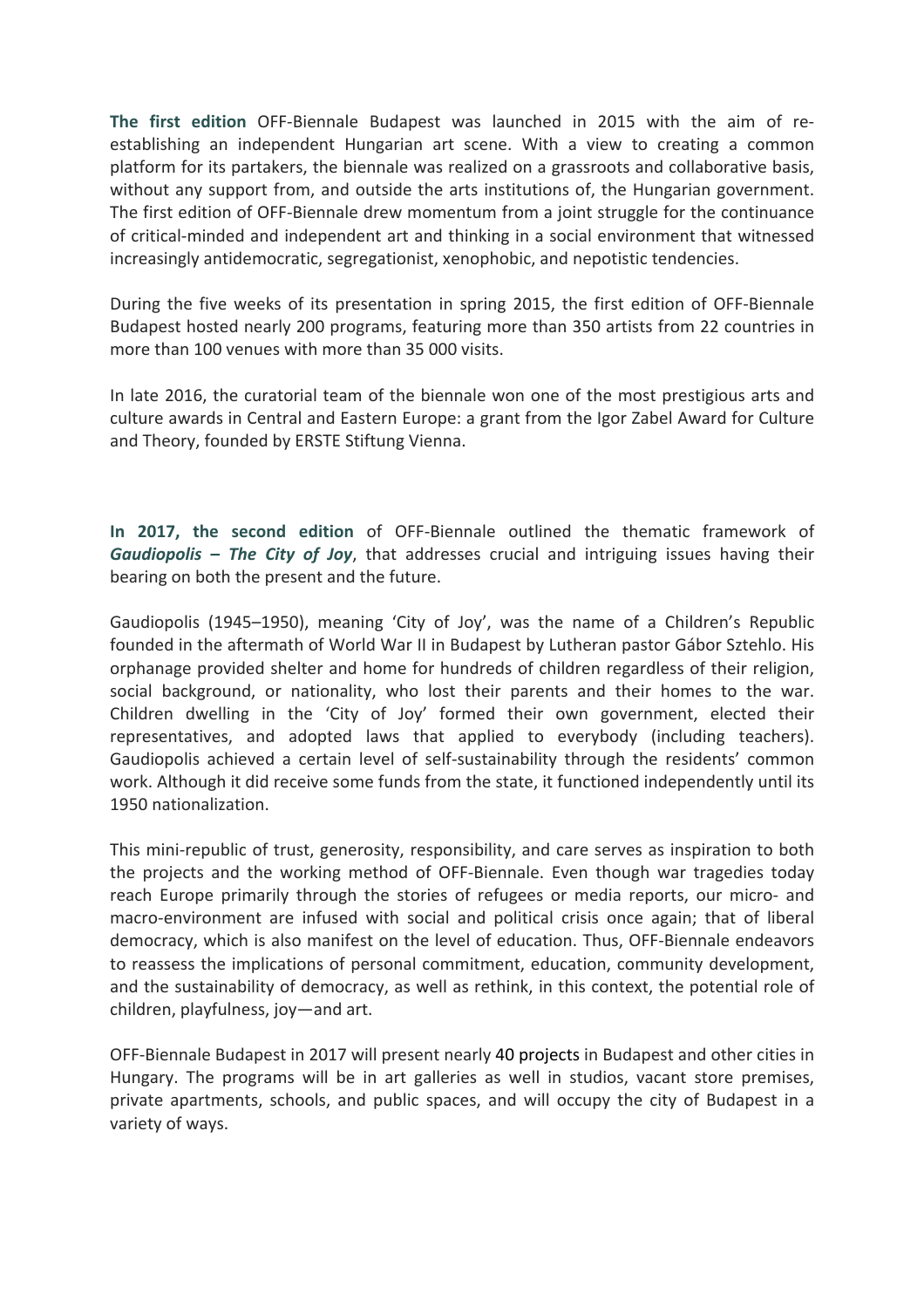## **Projects (selection)**

**Endre Tót**—a cult figure of the Hungarian neo-avant-garde—with a group of protesters will march in the streets of Budapest to showcase the joy of demonstration itself, an act he has been practicing since the seventies, when he left Hungary for Germany. Today everyone has the right to protest when in distress, but hardly anyone takes to the streets out of sheer joy. Although it might be advisable to demonstrate in times fraught with difficulties, on the brink of a crisis, we can still rejoice, also as a community. An act of joy and its public demonstration is a snub par excellence to an oppressive political system.



Endre Tót: Gladness Demonstration, Amsterdam, 1979. Courtesy of the artist and acb Gallery, Budapest

The street play The Curfew—a project by Gergely László (Tehnica Schweiz) and Katarina **Šević**—is also an alternative form of public demonstration. The members of the group will stop at busy public squares to perform their play as a speaking choir about the transfiguration of a group of security guards. They vow to give back the voice to the people from whom they previously took it away. Manuel Pelmus's project *Sketches of a Monument* is a series of re-enactments and live-transformations of public sculptures and monuments in Budapest. Together with the teenage participants of his workshop, they choose representations of historically well-embedded values or those propagated by the current political regime. They reinterpret and produce anew seemingly consensual ideas concerning social norms, values, and historically important moments while re-collectivizing concepts of the commons. Szabolcs KissPál's exhibition entitled From Fake Mountains to Faith *(Hungarian Trilogy)* also examines the nature of political ideologies. His installation works as a case study, which aims to reveal the historical antecedents to which the current Hungarian state traces back its concept of the nation, and how it enforces this in society. The artists collective **Slavs and Tatars** presents an installation in the form of a pickle-juice bar, referring to the centuries-old kitchen tradition of pickling to ferment or turn sour the romantic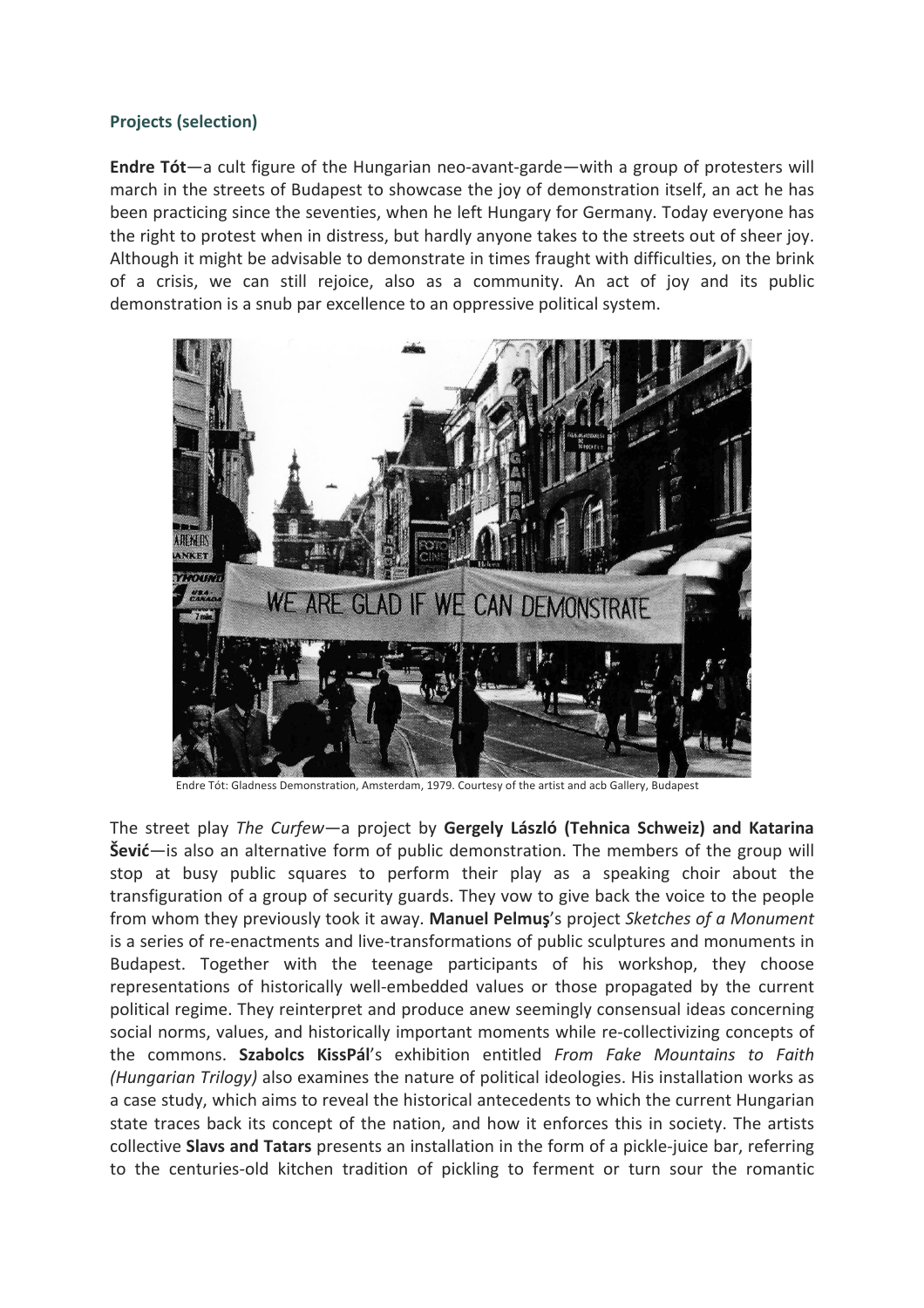conception of fatherland and power. Pieces of the project introduce paternalist, nationalist visions from these countries with a sour, austere sense of humor, and advertise pickle juice, a well-known folk remedy as the sour, sobering cure for the delirium of power. The group exhibition **Forecasting a Broken Past** examines the possibilities of building better communities for the future. Instead of forming new terms of political vocabularies, the exhibition aims to reclaim and push forward certain attitudes from our history. The exhibition Taking Time focuses on the process of developing democratic structures by presenting three different artistic positions (Giulia Bruno, Nicoline van Harskamp, Zsolt Vásárhelyi & Kati Simon), approaching three social experiments; remarkable democratic attempts of communication, education and self-government emerged in the last century. Marvin Gaye Chetwynd's performance produced for OFF-Biennale is an adaptation of Géza Radványi's film Somewhere in Europe. The film from 1948 is based on the story of Gaudiopolis, it unravels through the lives of a gang of orphaned children, from their brutal situation to finding a sense of freedom, empowerment, and belonging after World War II. Chetwynd's performance with the participation of children and young adults from Budapest transforms the narrative of the film into a communal experience.



Marvin Gaye Chetwynd: Uptight upright upside down, CCA, Glasgow, 2016. Photo courtesy of the artist and Julia Bauer

The *Air Factory* by **Pneuma Szöv**. is a cooperative playground-performance that thematizes public manipulation and social "mind-altering" mechanics, with the aim of transforming fears into super powers and refreshing the air of Budapest. The group exhibition *People Players* (exhibition artists: Zbyněk Baladrán, Johanna Billing, Marvin Gaye Chetwynd, Ex-Artists' Collective, Danièle Huillet, Jean-Marie Straub, Ádám Kokesch, Eva Koťátková, Joanna Piotrowska) revolves around the joy a game conveys, playing, and the soberness of discovery. The works at the exhibition also address the risks of idealizing games; transposing the heavy burdens of innocence on children, or using games in covering up the trap of an imprisonment in parallel worlds.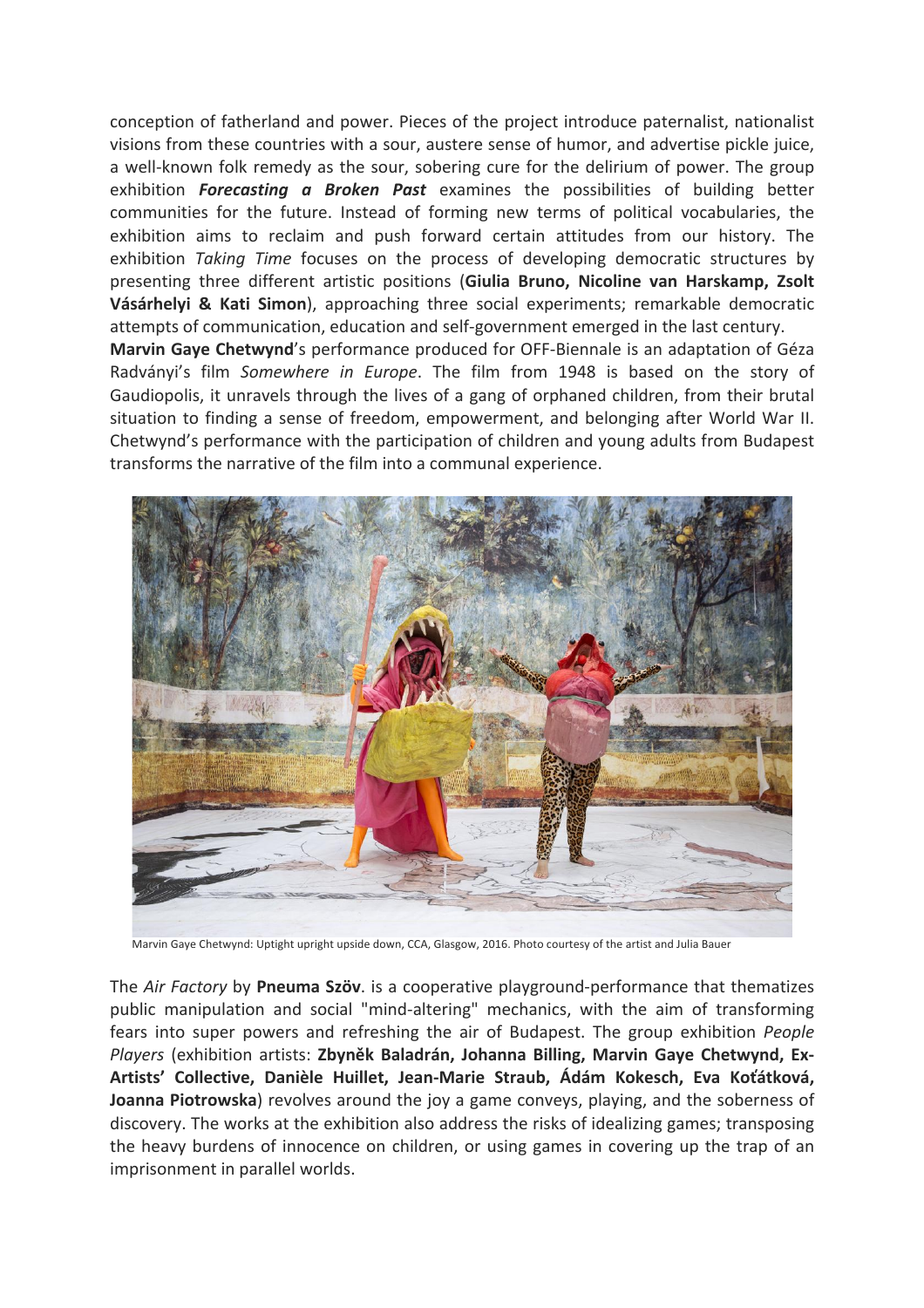#### **Participants**

Expanding the methodology of many large-scale events, OFF-Biennale's curatorial team curates only a part of the program: besides commissioning and presenting projects, it also offers the possibility to stakeholders of the local scene to apply with projects through an open call process. The resulting program, presenting about 120 artists, is thus the common curatorial achievement of about 40 individuals and groups, and the biennale works as an umbrella that amplifies the voices of individual projects.

Noor Abed, Noor Abu Arafeh, Akademia Ruchu, Ádám Albert, Can Altay, Gábor Altorjay, Architecture Uncomfortable Workshop, Artmagazin, Orsolya Bajusz, Zbyněk Baladrán, Levente Bálványos, Taysir Batniji, Péter Bencze, Barna Benedek, Kata Benedek, Anca Benera & Arnold Estefan, Márton Bertók, Johanna Billing, The Board of the School of Free Printing, Andrea Bódis, Virág Bogyó, Lőrinc Borsos, Márta Branczik, Giulia Bruno, Imre Bukta, Tamás Buvári – Kinga Turós-Máté, Marvin Gaye Chetwynd, Anetta Mona Chişa & Lucia Tkáčová, András Cséfalvay, Dávid Demeter, Tamás Don, Róza El-Hassan, Sári Ember, Jumana Emil Abboud, Ágnes Eperjesi, Miklós Erhardt, Katalin Éri, Gábor Erlich, Katalin Erdődi, Ex-Artists' Collective (Tamás Kaszás, Anikó Loránt), Gábor Fábián, Adrienn Fejes, Valér Fekete, Stano Filko & Alex Mlynárčik, finger group, Andreas Fogarasi, FreeDoc / Gabriella Csoszó, Márk Fridvalszki, Flóra Gadó, Tibor Gáyor, Erna Gergelyi, Kitti Gosztola & Bence Pálinkás & Fanni Hegedűs, Tomislav Gotovac, Ferenc Gróf, Ábris Gryllus – János Brückner – Márton Emil Tóth – Zsófia Tamara Vadas, Dávid Gutema, Katalin Haász, István Haász, Inas Halabi, István Halmi-Horváth, István Harasztÿ, Shuruq Harb, Nicoline van Harskamp, Mona Hatoum, Judit Hidas, Lili Hitka – Zsófia Kormos – Lia Lőrinczy – Dániel Helyes – Dénes Peták – Barnabás Zemlényi, Ane Hjort Guttu, Csilla Hódi, Andy Holden, Balázs Byron Horváth-Kertész, Kristóf Kovács and the TELEP team, Danièle Huillet and Jean-Marie Straub, Adelita Husni-Bey, Binelde Hyrcan, Richard Ibghy & Marilou Lemmens, Sanja Iveković, Sven Johne, Nikita Kadan, David Karas, Ildikó Kele, Antal Kelle, Botond Keresztesi, Lara Khaldi, Adám Kiss-Balbinat, Szabolcs KissPál. Ádám Kokesch, Július Koller, Csenge Kolozsvári, Eva Koťátková, Jiří Kovanda, Kata Krasznahorkai, Krisztián Kristóf, KwieKulik, László (Lafu) Ladány and Syporca Whandal, Antal Lakner, László Lakner, Little Warsaw, Gergely László – Katarina Šević, Eszter Lázár, Armin Linke, Péter Lowas, Virág Lődi, Virág Major, Mihály Maljusin, Alexander Manuiloff, Ferenc Margl, Andor Maruzsenszki, Dóra Maurer, András Mengyán, Szilárd Miklós, Dávid Mikulán, Csaba Molnár, Gyula Muskovics and Andrea Soós, Annamária Nagy, Edina Nagy, Csilla Nagy, Zsófi Nagy, Judit Nem's, Csaba Nemes, Lilla Neményi, Jüri Okas, Márton Pacsika, Daniela Patti – Levente( Polyák,( Neša( Paripović,( Ewa( Partum,( Manuel( Pelmuş,( Gergő( Pintér,( Joanna( Piotrowska, Pneuma Szöv., Áron Porteleki, Krisztián Puskár, Khalil Rabah, Bea Piros Rostás, Vanda Sárai, Péter Sarkadi, János Saxon-Szász, Andi Schmied, Kati Simon & Zsolt Vásárhelyi, Eszter Sipos and Csaba Árpád Horváth, Slavs and Tatars, Borbála Soós, Mladen Stilinović, Lana Stojićević, Students of the course How to Make a Work of Art, Subversive Film, János Sugár, Márton Szarvas, Lilla Szász, Viktor Szeri, Kamilla Szíj, Kornél Szilágyi, Hajnal Szolga, Beatrix Szörényi, Péter Szörényi, Erika Szurcsik, Gustave Tiger, TPSRPRT, tranzit. hu, Dominika Trapp, Olja Triaška Stefanović, Hajnalka Tulisz, Endre Tót, Balázs Máté Tóth, Zsuzsanna Tóth, Csaba Vándor, Emese Váradi, András Wolsky, Piotr Wysocki – Dominik Jałowiński